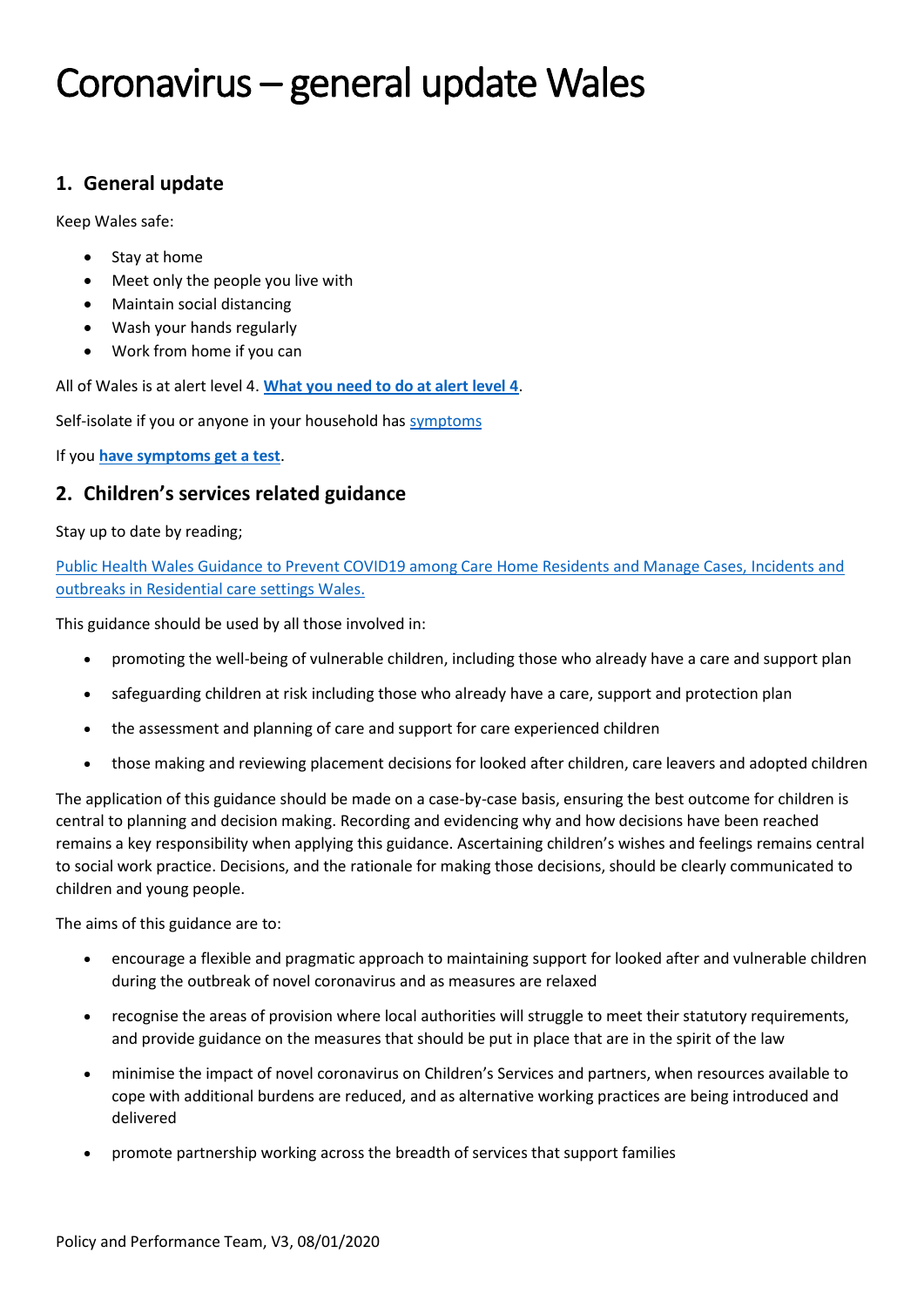Other useful guidance;

How children's social care providers can change their services to support young people during COVID-19.

[Children's social services during the COVID](https://gov.wales/childrens-social-services-during-covid-19-pandemic-guidance-html)-19 pandemic guidance

Information from Public Heal Wales for Health and Social Care

[Public Health Wales guidance for health and social care professionals.](https://phw.nhs.wales/topics/latest-information-on-novel-coronavirus-covid-19/information-for-health-and-social-care/)

FAQ'S Public Health Wales

#### [Children's Residential Care Homes FAQs](https://phw.nhs.wales/topics/latest-information-on-novel-coronavirus-covid-19/information-for-health-and-social-care/faq-002-childrens-residential-care-homes-faqs/)

CIW response to the coronavirus (COVID-19). CIW have captured some of your most frequently asked questions for care providers and staff across Wales.

#### [FAQ's Care Inspectorate](https://careinspectorate.wales/coronavirus-covid-19-frequently-asked-questions-faqs) Wales

## *\*Due to the constant evolution and understanding of COVID-19 disease, guidance is constantly reviewed and updated. You are advised to check all links regularly for the most up to date information.\**

#### **Visitors and gatherings in residential settings**

#### [Visits to Care Homes: guidance for providers](https://gov.wales/visits-care-homes-guidance-providers-html)

The guidance provides advice for care home providers on facilitating:

- outdoor visits
- indoor visits when the level of COVID-19 at a local or national level allows
- indoor visits in exceptional circumstances including end of life
- people going out into the community and visiting family and friends

The guidance sets out an ethical framework to support people living and staying in care homes to reconnect safely with families, friends and professionals, consistent with the requirements of the wider coronavirus restrictions.

The ultimate decision on whether, and in what circumstances care home visits take place rests with the individual provider, and we understand that some providers will find it more challenging to facilitate visits than others. However this guidance is intended to support providers to enable visits to take place, and we expect and encourage providers to facilitate visits wherever possible.

#### **Virtual visits - children's homes**

The use of virtual visits should be the exception and can be used as a result of public health advice or when it is not reasonably practicable to have a face-to-face visit otherwise for a reason relating to the incidence or transmission of coronavirus (COVID-19). This could include in the event of local restrictions, self-isolation or social distancing advice due to coronavirus (COVID-19).

All uses of this temporary flexibility must be recorded, for example in individual case records, and those records should include the reasons why a virtual visit was necessary. Services may also find it helpful to keep a separate collated record in which cases the flexibility has been used.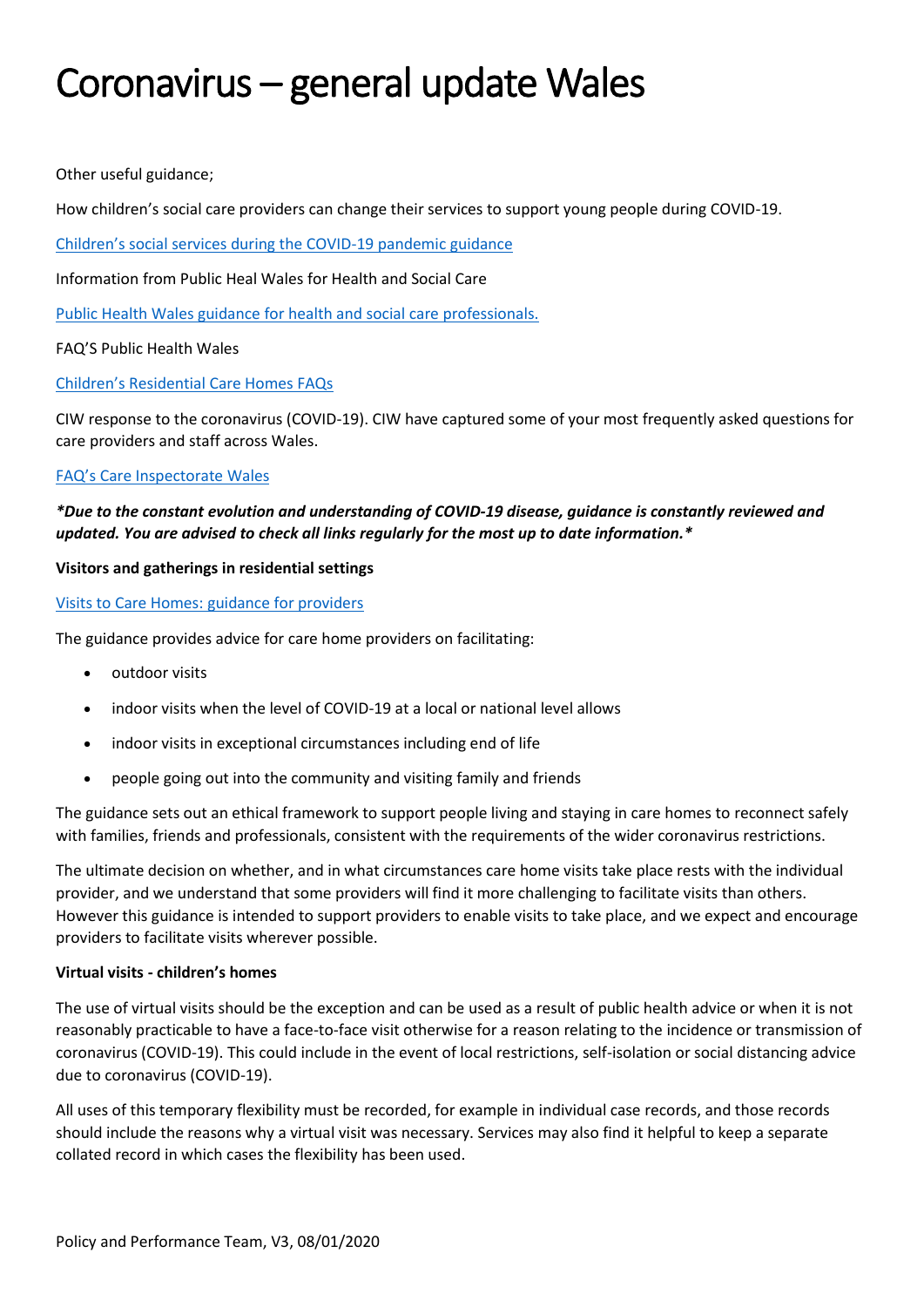# **3. Education**

In **Wales**, Schools and colleges will stay closed to most pupils until the February half term unless there is a "significant" fall in Covid cases. - Except for children of critical workers, vulnerable youngsters, and learners who need to complete essential exams or assessments. Universities in Wales have already agreed a staggered start to term.

The **Welsh governmen**t has **[cancelled next summer's GCSE, AS and A-level exams](https://www.bbc.co.uk/news/uk-wales-54888376)**, and grades will be based on classroom assessments.

### **Schools Guidance – click** [here](https://gov.wales/schools-coronavirus-guidance)

Other useful education links are available below;

[Guidance for supporting vulnerable and disadvantaged learners](https://gov.wales/guidance-supporting-vulnerable-and-disadvantaged-learners)

[Education safeguarding guidance: coronavirus](https://gov.wales/education-safeguarding-guidance-coronavirus)

[Further education: coronavirus](https://gov.wales/further-and-higher-education-coronavirus)

[Guidance for independent boarding and residential special schools in Wales: coronavirus](https://gov.wales/guidance-independent-boarding-and-residential-special-schools-wales-coronavirus)

[Estyn FAQS: COVID-19 and inspection](https://www.estyn.gov.wales/inspection/faqs-covid-19-and-inspection)

# **4. Testing**

## **Testing for children's homes**

Large scale testing in care homes is vital to preventing and managing the spread of Covid-19.

People living in care homes are among the most vulnerable people in our communities. Many rely on close personal care. We want to ensure they are protected from the spread of Covid-19 as much as possible.

## **Asymptomatic testing of care home staff**

As part of a package of measures for managing Covid-19 in care homes in Wales and protecting young people and staff, we introduced a programme of asymptomatic testing of staff on 15 June 2020. Taking account of the data and feedback from the care home sector, Local Health Boards, local authorities and trade unions, we have extended the programme until the end of December 2020 enabling statutory partners to determine whether staff in care homes in their local areas should be tested either weekly or fortnightly using their professional judgement informed by data on the incidence and transmission of Covid-19 in their local communities and local intelligence.

All asymptomatic testing of care home staff should now be undertaken through the UK Organisations Portal and the Lighthouse laboratories. Care homes can **[order test kits via the online portal for care homes on GOV.UK](https://www.gov.uk/apply-coronavirus-test-care-home)**.

The policy to re-test individuals who receive a positive result through asymptomatic testing will remain a Welsh Government decision

### **Care home testing guidance**

Covid-19 PCR testing in care homes. Managing residents and staff who test positive for Covid-19 and reporting arrangements. [here](https://gov.wales/care-home-testing-guidance-html)

### **Testing-Education**

Test, Trace, Protect is the Welsh Government's approach to testing and contact tracing to help us live with COVID-19 (coronavirus) whilst work continues to find more effective treatments and a vaccine. The strategy will enable